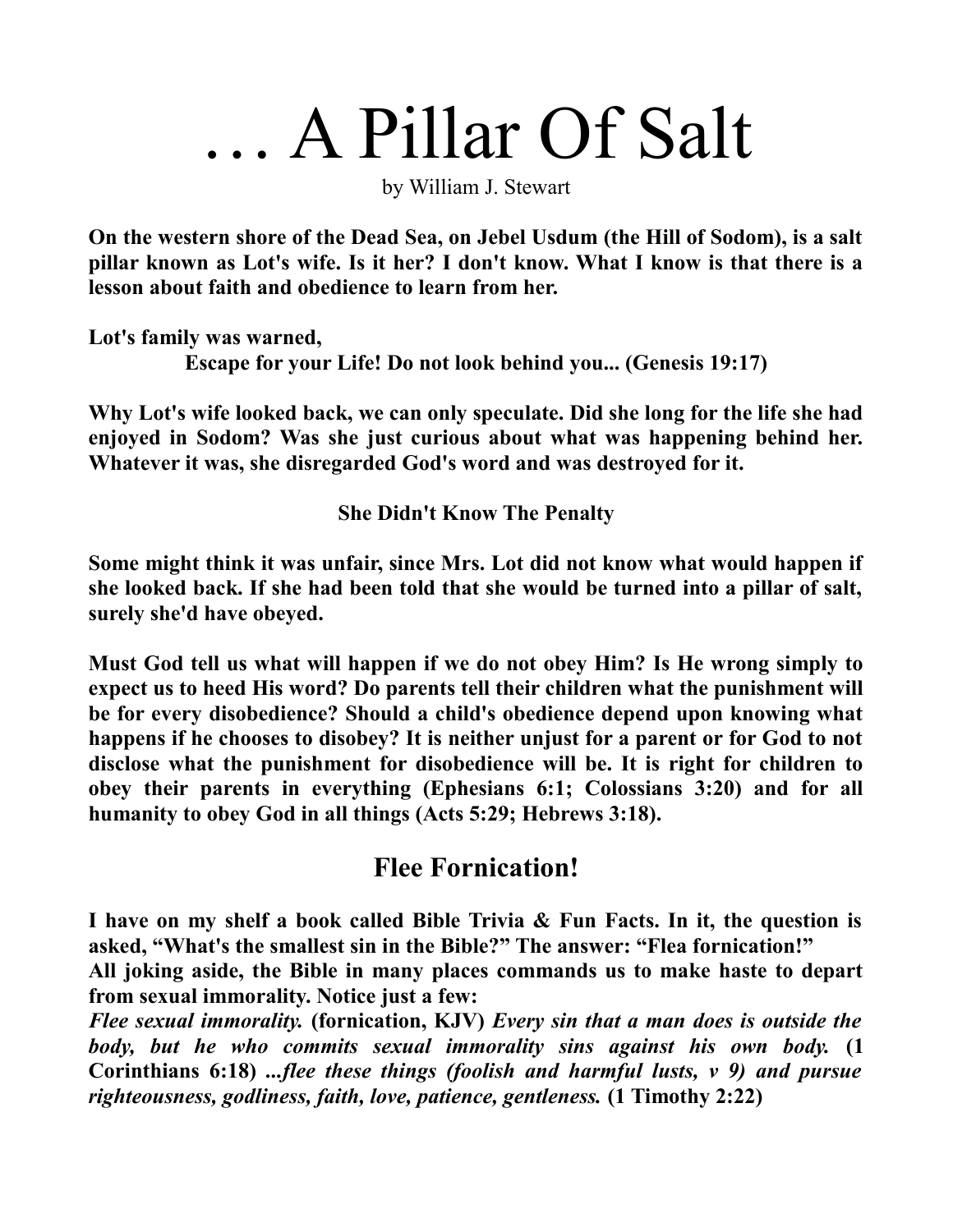**In addition to these direct commands for us to stay away from sexual sins, God has given examples of such in the Old Testament: Joseph fleeing Potiphar's wife; David's failure to turn away when he saw Bathsheba bathing; and yes, Lot's family fleeing from the sexual wickedness which characterized the city of Sodom.**

**It can be at times that God's people get too comfortable with sin. Had Israel purged the land of Canaan of all the wicked nations whom they were to destroy and displace, we might read a much different history for God's people in the Old Testament. They permitted the wickedness of the nations to remain, and eventually began to intermarry with them and worship their gods. Israel was guilty of spiritual fornication and would suffer the consequences of such.**

**We must be careful too, that we do not become at ease with sin. We must be in the world, but not of the world (1 Corinthians 5:9-10). We must interact with folks if we are to affect them for the gospel's sake, but must distinguish ourselves from them in the media you allow in your home. Many TV shows, movies, magazines, books, songs, etc. have no rightful place in the Christian home.**

**Lot's wife failed to flee from sinful Sodom as she ought to, even Lot and his daughters did not leave with urgency. Let us not make the same mistake!**

## **Remember Lot's Wife!**

**Jesus warned an audience that the impending judgment will be like the days of Noah (Luke 17:27). Life continues as it had always, until after the door of the ark was shut. Then the Lord opened the windows of heaven and the fountains from below, and the entire world was destroyed in a flood.**

**He gave yet another illustration. He said,**

**...as it was also in the days of Lot: they ate, they drank, they bought, they sold, they planted, they built; but on the day that Lot went out of Sodom it rained fire and brimstone from heaven and destroyed them all. Even so will it be in the day when the Son of Man is revealed (Luke 17:28-30).**

**He would then compel us to not have a longing for the things of**